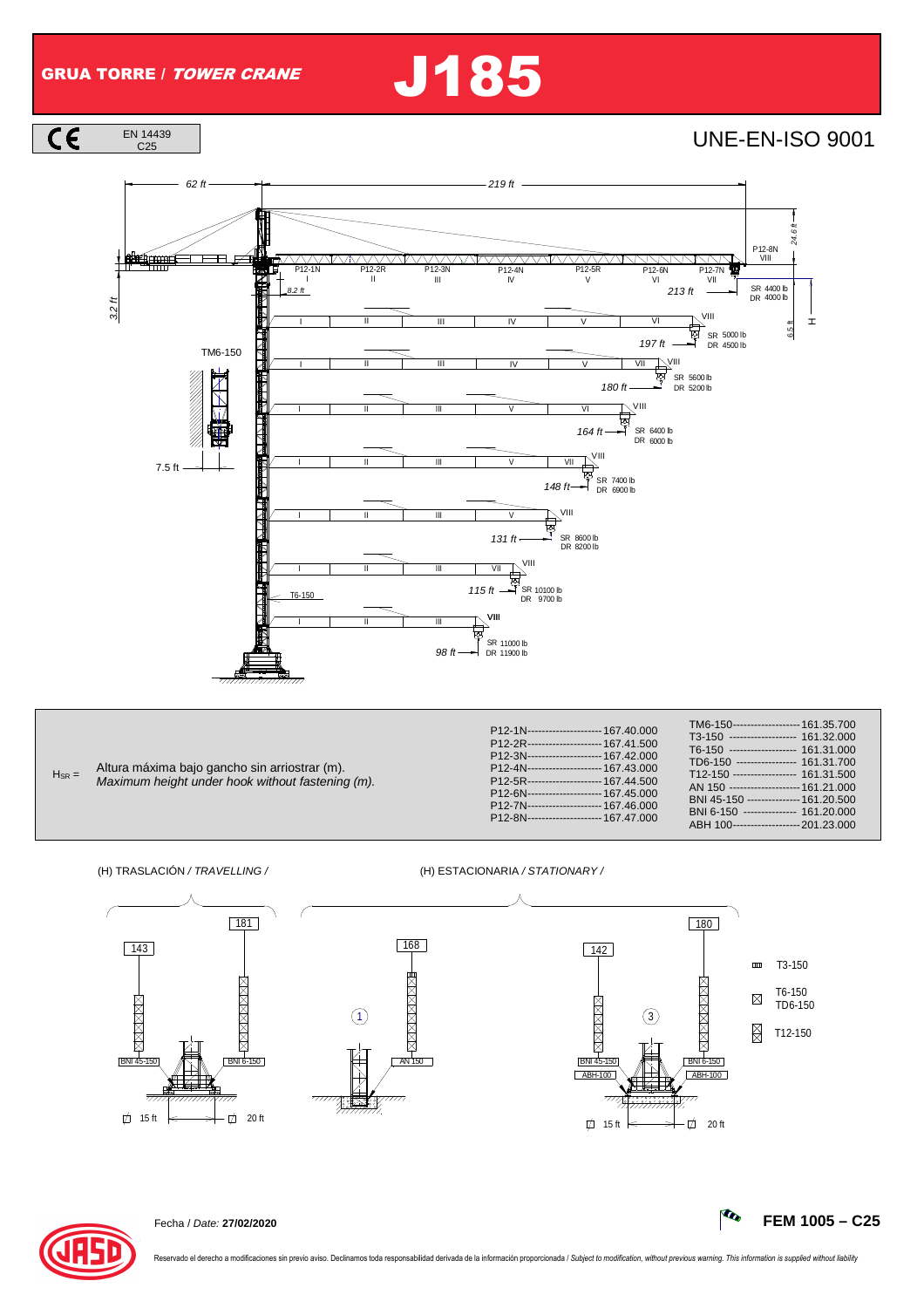| J185<br><b>CARGAS / LOADS</b> |            |       |                                                         |      |      |                                           |      |      |      |  |  |
|-------------------------------|------------|-------|---------------------------------------------------------|------|------|-------------------------------------------|------|------|------|--|--|
| مہم                           | ST-SR (lb) |       | Cargas máximas / Maximum loads<br><b>ST-SR-11000 lb</b> |      |      |                                           |      |      |      |  |  |
| $\Box$                        | 11000 lb   |       |                                                         |      |      | Alcance del gancho [ft] / Hook reach [ft] |      |      |      |  |  |
| $[ft]$                        | $@$ (ft)   | 98    | 115                                                     | 131  | 148  | 164                                       | 180  | 197  | 213  |  |  |
| 213 ft                        | 103 ft     | 11000 | 9700                                                    | 8300 | 7200 | 6300                                      | 5500 | 4900 | 4400 |  |  |
| 197 ft                        | 103 ft     | 11000 | 9800                                                    | 8300 | 7200 | 6300                                      | 5600 | 5000 |      |  |  |
| 180 ft                        | 104 ft     | 11000 | 9900                                                    | 8400 | 7300 | 6400                                      | 5600 |      |      |  |  |
| 164 ft                        | 105 ft     | 11000 | 9900                                                    | 8400 | 7300 | 6400                                      |      |      |      |  |  |
| 148 ft                        | 106 ft     | 11000 | 10000                                                   | 8500 | 7400 |                                           |      |      |      |  |  |
| 131 ft                        | 106 ft     | 11000 | 10100                                                   | 8600 |      |                                           |      |      |      |  |  |
| 115 ft                        | $107$ ft   | 11000 | 10100                                                   |      |      |                                           |      |      |      |  |  |
| 98 ft                         | 98 ft      | 11000 |                                                         |      |      |                                           |      |      |      |  |  |

| <u>LUJ</u>                                                                                                                                                                                                            | $ST - DR (lb)$ | Cargas máximas / Maximum loads<br>ST-DR-22000 lb |                                           |       |      |      |      |      |      |      |      |
|-----------------------------------------------------------------------------------------------------------------------------------------------------------------------------------------------------------------------|----------------|--------------------------------------------------|-------------------------------------------|-------|------|------|------|------|------|------|------|
| $\sqrt{2}$                                                                                                                                                                                                            | 22000 lb       |                                                  | Alcance del gancho [ft] / Hook reach [ft] |       |      |      |      |      |      |      |      |
| $[ft] % \begin{center} % \includegraphics[width=\linewidth]{imagesSupplemental_3.png} % \end{center} % \caption { % Our method is used for the method. % The method is used in the text. % } % \label{fig:example} %$ | $@$ (ft)       | 66                                               | 82                                        | 98    | 115  | 131  | 148  | 164  | 180  | 197  | 213  |
| 213 ft                                                                                                                                                                                                                | 56 ft          | 18400                                            | 14300                                     | 11500 | 9484 | 8000 | 6800 | 5900 | 5100 | 4500 | 4000 |
| 197 ft                                                                                                                                                                                                                | 56 ft          | 18500                                            | 14300                                     | 11500 | 9511 | 8000 | 6800 | 5900 | 5200 | 4500 |      |
| 180 ft                                                                                                                                                                                                                | 56 ft          | 18600                                            | 14400                                     | 11600 | 9550 | 8000 | 6900 | 5900 | 5200 |      |      |
| 164 ft                                                                                                                                                                                                                | 56 ft          | 18600                                            | 14400                                     | 11600 | 9561 | 8100 | 6900 | 6000 |      |      |      |
| 148 ft                                                                                                                                                                                                                | 57 ft          | 18700                                            | 14500                                     | 11700 | 9634 | 8100 | 6900 |      |      |      |      |
| 131 ft                                                                                                                                                                                                                | 57 ft          | 18800                                            | 14500                                     | 11700 | 9674 | 8200 |      |      |      |      |      |
| 115 ft                                                                                                                                                                                                                | 57 ft          | 18800                                            | 14600                                     | 11700 | 9700 |      |      |      |      |      |      |
| 98 ft                                                                                                                                                                                                                 | 58 ft          | 19100                                            | 14800                                     | 11900 |      |      |      |      |      |      |      |

## **CARACTERISTICAS DE MECANISMOS** / *MECHANISMS FEATURES* **GARACTERISTICAS DE MECANISMOS** / *MECHANISMS FEATURES*

| *opcional<br>*optional                                   | $\sqrt[\mathbf{S}]{\mathbf{0}}$                                                                                                                                        |                                                                                                                                 | Œ                           |                             |                                                          |                               |
|----------------------------------------------------------|------------------------------------------------------------------------------------------------------------------------------------------------------------------------|---------------------------------------------------------------------------------------------------------------------------------|-----------------------------|-----------------------------|----------------------------------------------------------|-------------------------------|
|                                                          | <b>EC3350VF</b><br>24,3 kW                                                                                                                                             | *EC6080VF<br>44,1 kW                                                                                                            | <b>TG2020VF</b><br>2x7,3 kW | <b>OG1508VF</b><br>2x5,5 kW | <b>TC460VF</b><br>3 kW                                   | <b>TH1506</b><br><b>11 kW</b> |
| h.<br>$\overline{C}$<br>$\mathsf{I} \mathsf{b}$<br>m/min | Ib<br>11000<br>5500 lb -- 164 ft/min<br>11000 lb -- 82 ft/min<br>8800<br>6600<br>ft/min<br>4400<br>98<br>65<br>131<br>164                                              | lb<br>5500 lb -- 262 ft/min<br>11000<br>11000 lb -- 131 ft/min<br>8800<br>6600<br>tt/min<br>4400<br>131<br>197<br>262           | 066<br>ft/min               | 00,8<br>r/min<br>sl/min     | 11000 lb<br>0197<br>ft/min<br>22000 lb<br>098<br>ft/min  | 3 ft/min                      |
| $P_{o}$<br>h<br>$\mathsf{lb}$<br>m/min                   | $\mathsf{lb}$<br>22000 <sub>T</sub><br>11000 lb -- 82 ft/min.<br>19800<br>22000 lb -- 41 ft/min.<br>17600<br>15400<br>13200<br>11000<br>lb/min<br>33<br>82<br>49<br>66 | lb<br>22000<br>11000 lb -- 131 ft/min<br>19800<br>22000 lb -- 66 ft/min<br>17600<br>15400<br>11000<br>ft/min<br>131<br>66<br>98 | ly<br>480V 60Hz             |                             | EC3350VF: AMPERAGE = 66 A<br>EC6080VF: AMPERAGE = $95$ A |                               |
| <b>NYVYVWW</b>                                           | SR 1063 ft<br>$H \leq$<br>DR 531 ft<br>H                                                                                                                               | H<br><b>SR</b><br>1752 ft<br><b>DR</b><br>876 ft<br>≤                                                                           | $\mathbf i$                 | ℼ                           |                                                          | ۰H                            |

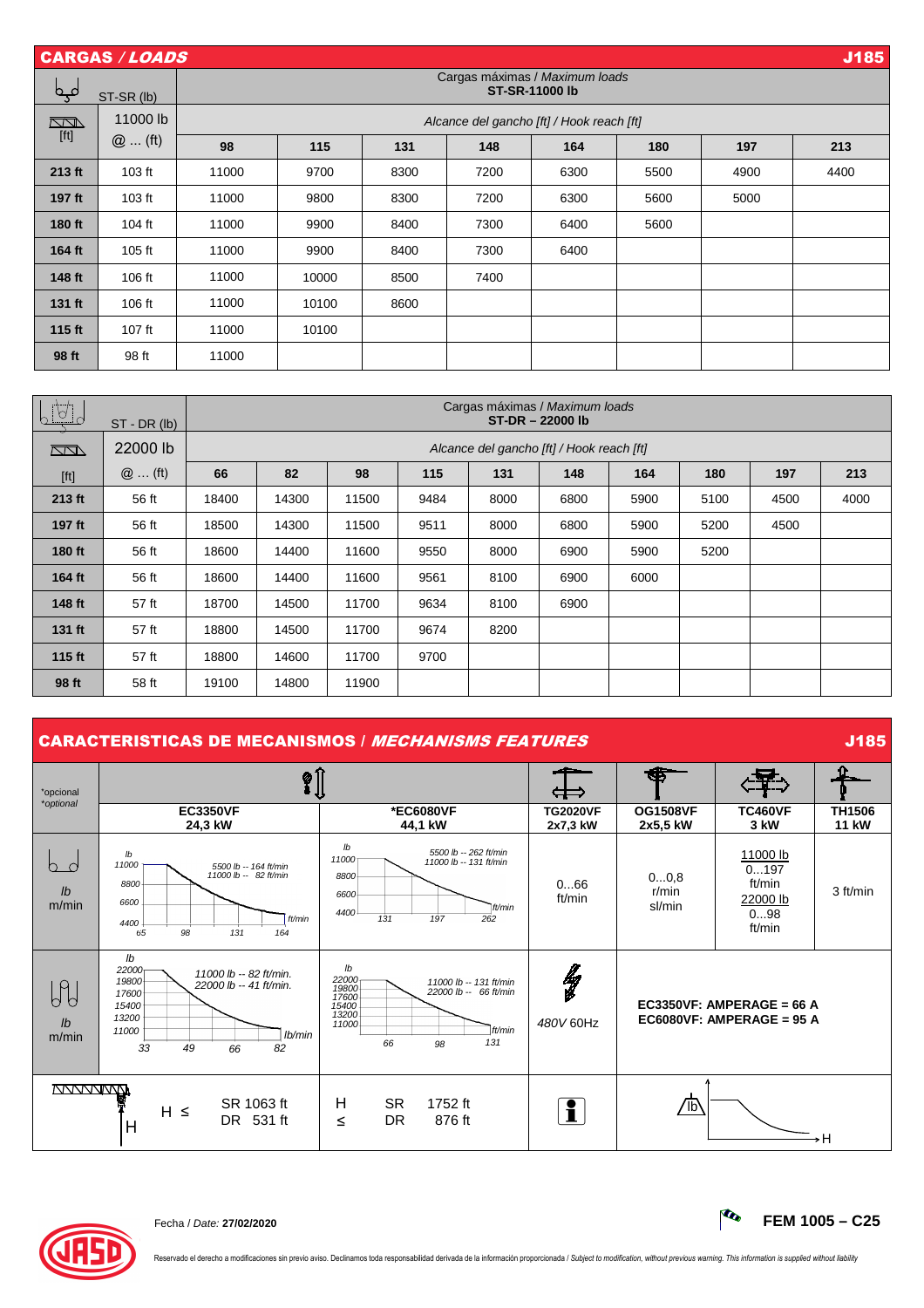| <b>LISTA DE EMBARQUE / PACKING LIST</b><br>J185                                                                |                                                                                                                         |                    |                                                             |                                                      |                                                      |                                                            |  |  |
|----------------------------------------------------------------------------------------------------------------|-------------------------------------------------------------------------------------------------------------------------|--------------------|-------------------------------------------------------------|------------------------------------------------------|------------------------------------------------------|------------------------------------------------------------|--|--|
| <b>DENOMINACIÓN / DENOMINATION</b>                                                                             |                                                                                                                         |                    | $L$ [ft]                                                    | A [ft]                                               | H [ft]                                               | P/W<br>[lb]                                                |  |  |
| Torre inferior<br>Lower tower                                                                                  | $TI-6-150$                                                                                                              |                    | 20,3                                                        | 7,2                                                  | 7,2                                                  | 7800                                                       |  |  |
| Torre<br>Tower                                                                                                 | T6-150<br>TD6-150<br>TT6-150<br>T3-150<br>T12-150                                                                       | $\overline{A}$     | 20,3<br>20,3<br>20,3<br>10,7<br>39,4                        | 6,1<br>6,1<br>6,1<br>6,1<br>6,1                      | 6,1<br>6,1<br>6,1<br>6,1<br>6,1                      | 6100<br>6500<br>6100<br>3400<br>11400                      |  |  |
| Torre asiento pista + base punta de torre + orientación<br>Slewing table + tower head base + slewing mechanism |                                                                                                                         | A                  | 14,9                                                        | 6,9                                                  | 6,7                                                  | 11500                                                      |  |  |
| Punta de torre<br>Tower head                                                                                   |                                                                                                                         |                    | 25,1                                                        | 4,0                                                  | 5,0                                                  | 3100                                                       |  |  |
| Conjunto asiento pista, punta de torre, orientación<br>Slewing table assembl +, tower head + slewing           |                                                                                                                         | Ø<br>la            | $\mathbf{z}$<br>36,1                                        | 6,9                                                  | 6,7                                                  | 16800                                                      |  |  |
| Tramo de pluma<br>Jib section                                                                                  | $P12-1N(1)$<br>P12-2R (II)<br>P12-3N (III)<br>P12-4N (IV)<br>P12-5R (V)<br>P12-6N (VI)<br>P12-7N (VII)<br>P12-8N (VIII) | Ш<br>Ш             | 28,4<br>33,3<br>33,3<br>33,3<br>33,3<br>33,3<br>17,3<br>6,8 | 4,5<br>4,0<br>4,0<br>4,0<br>4,0<br>4,0<br>4,0<br>4,5 | 4,6<br>4,6<br>4,9<br>4,6<br>4,9<br>4,6<br>4,5<br>5,4 | 2500<br>2900<br>2600<br>1700<br>1900<br>1400<br>700<br>400 |  |  |
| Polipasto<br>Hook assembly                                                                                     |                                                                                                                         | 囲<br>SR/DR<br>স্কু | 4,6                                                         | 1,8                                                  | 3,0                                                  | 900                                                        |  |  |
| Tirante sostén pluma<br>Jib support tie                                                                        |                                                                                                                         | 2x<br>2x<br>1x     | 20,4<br>20,4<br>$\mathbf{r}$<br>20,4                        | 1,2<br>1,2<br>1,2                                    | 1,6<br>1,6<br>0,8                                    | 3000<br>2600<br>1100                                       |  |  |
| Carro<br>Trolley                                                                                               |                                                                                                                         | SR/DR              | 5,9                                                         | 6,7                                                  | 5,4                                                  | 900                                                        |  |  |
| Contrapluma con plataformas<br>Counterjib with platforms                                                       |                                                                                                                         |                    | 39,2<br>$\mathbf{r}$                                        | 8,4                                                  | 1,9                                                  | 5600                                                       |  |  |
| Prolongación contrapluma con plataforma<br>Counterjib extension with platform                                  |                                                                                                                         |                    | 9,0                                                         | 7,5                                                  | 1,6                                                  | 1800                                                       |  |  |
| Plataforma y cabina<br>Platform and cabin                                                                      |                                                                                                                         |                    | 12,3                                                        | 6,7                                                  | 7,9                                                  | 2800                                                       |  |  |
| Soporte y elevación (sin cable)<br>Support and hoisting (without rope)                                         |                                                                                                                         |                    | 10,6                                                        | 5,6                                                  | 6,6                                                  | 6600                                                       |  |  |
| Estructura torre de montaje<br>Jacking cage structure                                                          |                                                                                                                         | TM6-150            | 33,9<br>$\overline{A}$                                      | 7,9                                                  | 7,6                                                  | 7700                                                       |  |  |

| <b>J185/</b><br><b>LASTRES INFERIORES / LOWER BALLASTS</b> |                    |                  |        |        |        |  |  |
|------------------------------------------------------------|--------------------|------------------|--------|--------|--------|--|--|
| <b>BNI 45-150</b>                                          | H(f <sub>t</sub> ) | 66               | 104    | 133    | 143    |  |  |
|                                                            | $P$ (lb)           | 105800           | 132300 | 185200 | 211600 |  |  |
| <b>BNI 6-150</b>                                           | H(f <sub>t</sub> ) | 143              | 162    |        | 181    |  |  |
|                                                            | $P$ (lb)           | 132300<br>158700 |        |        |        |  |  |

H: Altura bajo gancho / *Height under hook*<br>Para alturas intermedias tomar el lastre correspondiente a la altura superior */ For intermediate heights take the ballast corresponding to the higher height*<br>.